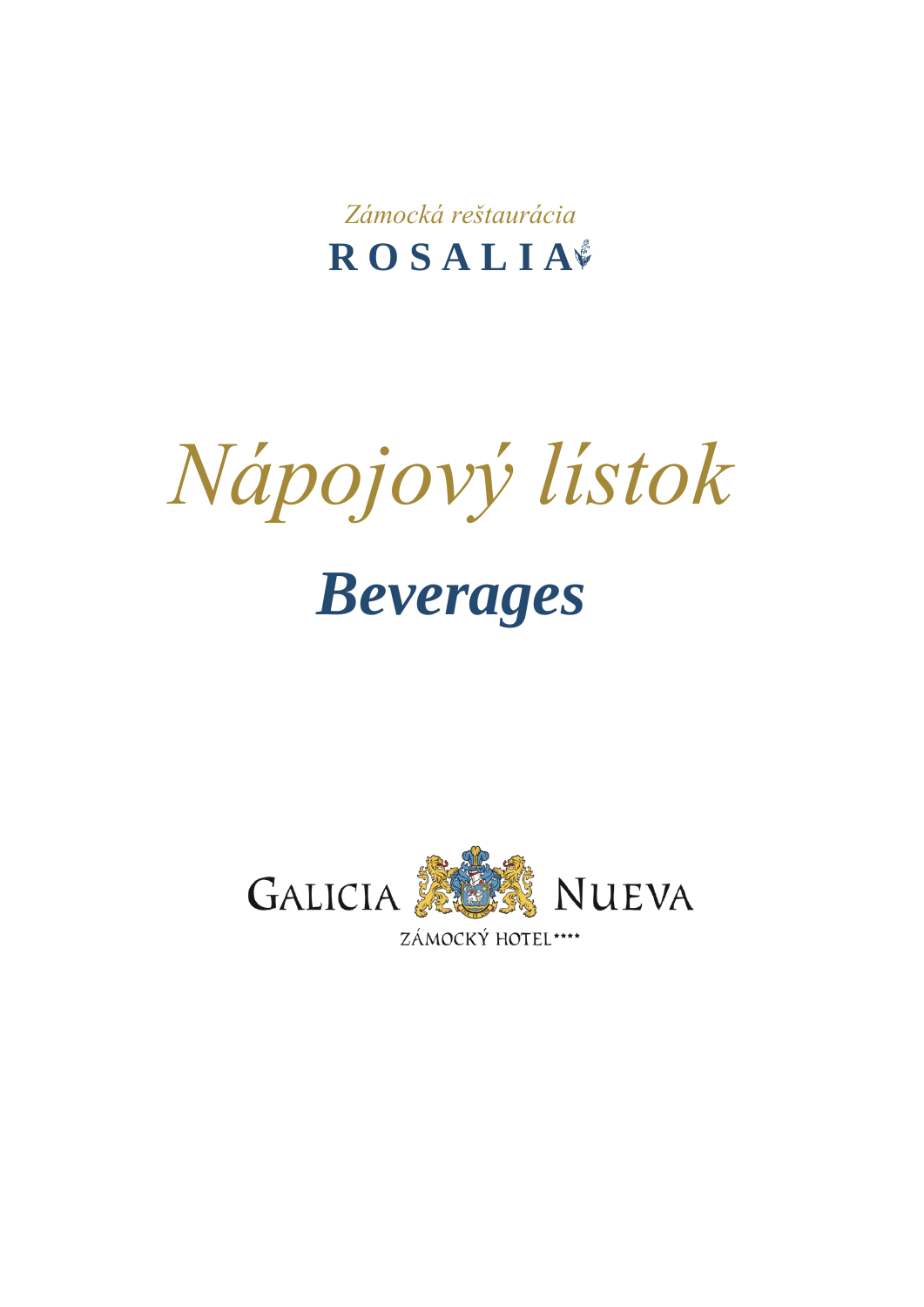# **Aperitívy** *Aperitives*

| <b>Martini Extra Dry 18%</b> | 0,10 l | 4,00 € |
|------------------------------|--------|--------|
| <b>Martini Bianco 15%</b>    | 0.10 l | 4,00 € |
| <b>Martini Rosso 15%</b>     | 0.10 l | 4,00 € |
| Campari 25%                  | 0.10 l | 4,00 € |

# **Bylinné likéry** *Bitters*

| Jägermeister 35%                  | 0,041  | 4,00 € |
|-----------------------------------|--------|--------|
| <b>Bentianna</b> 13%              | 0,041  | 4,00 € |
| <b>Becherovka 38%</b>             | 0,041  | 4,00 € |
| <b>Fernet Stock Original 38 %</b> | 0.04 l | 4,00 € |
| <b>Fernet Stock Citrus 27%</b>    | 0,041  | 4,00€  |
| <b>Tatretea Original 52%</b>      | 0.04 l | 4,50€  |
| Tatratea Acai & Aronia 27%        | 0.04 l | 4,50€  |
| <b>Tatratea Goral 62%</b>         | 0.041  | 5,50 € |

### **Likéry** *Liqueurs*

| <b>Amaretto Disaronno 28%</b>  | 0.04l  | 4,50€ |
|--------------------------------|--------|-------|
| <b>Baileys Irish Cream 17%</b> | 0.04 l | 4,50€ |
| Cointreau 40%                  | 0.04 l | 4,50€ |
| <b>Grand Marnier 40%</b>       | 0.04 l | 7,50€ |
| <b>Malibu 21%</b>              | 0.041  | 4,50€ |
|                                |        |       |

#### **Destiláty** *Spirits*

| Borovička Spiš Originál 40% | 0.041 | 4,00 € |
|-----------------------------|-------|--------|
| Slivovica Bošácka 52%       | 0.041 | 6,00€  |
| Hruškovica Vilmos 37,5%     | 0.041 | 4,50€  |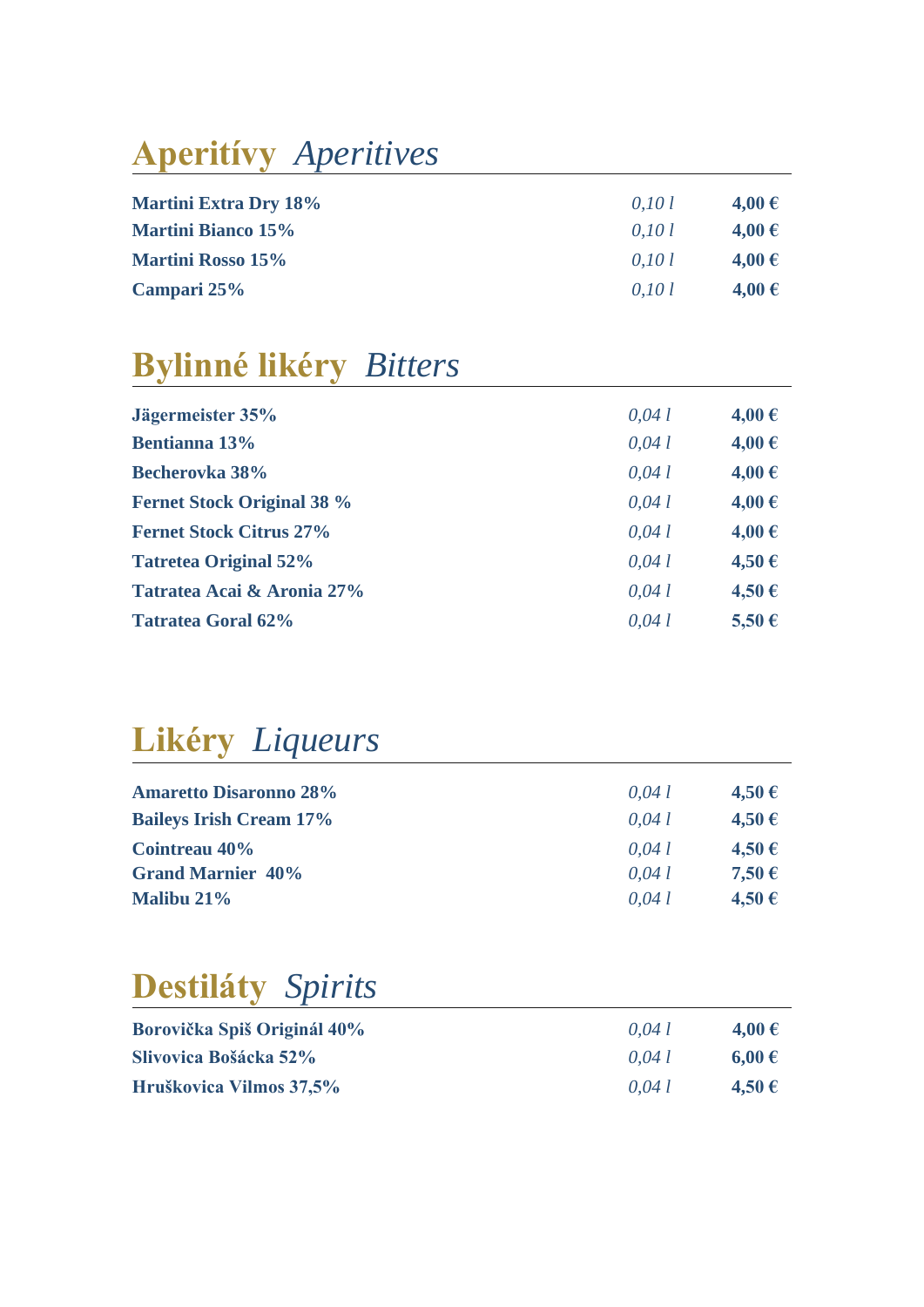# **Vodka**

| <b>Belvedere 40%</b> | 0,041 | 9,00 € |
|----------------------|-------|--------|
| <b>Absolut 40%</b>   | 0,041 | 4,50€  |
| Double Cross 40%     | 0.041 | 15,50€ |
| <b>Finlandia 40%</b> | 0,041 | 4,50€  |
| Gin                  |       |        |

| <b>Hendricks 41,4%</b>     | 0.041  | 8,50€ |
|----------------------------|--------|-------|
| <b>Bombay Sapphire 40%</b> | 0.041  | 5,00€ |
| <b>Beefeater 40%</b>       | 0.04 l | 4,50€ |

### **Rum**

| Havana Club Anejo 3 Y.O. 40,0%   | 0.04 l | 5,00€  |
|----------------------------------|--------|--------|
| <b>Captain Morgan Spiced 35%</b> | 0.04 l | 4,50 € |
| Zacapa Centenario 23 Años 40%    | 0.04 l | 13,50€ |
| Diplomatico 12 Y.O. 40%          | 0.041  | 10,00€ |

# **Tequila**

| <b>Olmeca Silver, Gold 38%</b> | 0.04 l | $5.00 \in$ |
|--------------------------------|--------|------------|
| Patron Añejo 40%               | 0.041  | 13,50€     |

# **Whisky**

|        | 4,50€  |
|--------|--------|
| 0.04 l | 5,20€  |
| 0.04 l | 8,50€  |
| 0.04 l | 6,50€  |
| 0.04 l | 5,00 € |
|        | 0.04 l |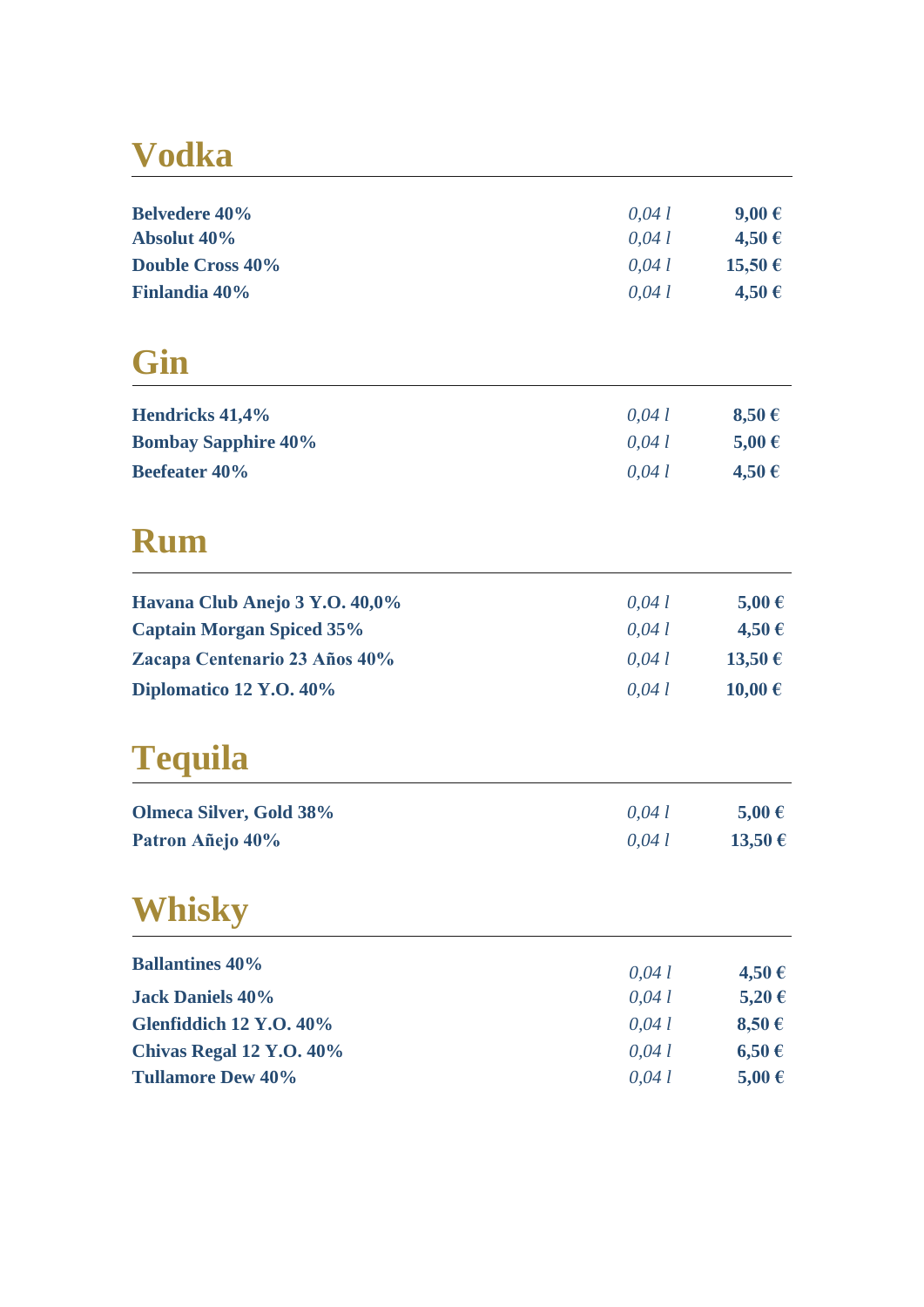### **Privátne destiláty** *Private Spirits*

| Chabzdovica 53% | 0.041 | 12,50 € |
|-----------------|-------|---------|
| Višňovica 53%   | 0.041 | 10,50 € |
| Hruškovica 53%  | 0.041 | 10,50 € |

# **Koňaky** *Cognac*

| <b>Martell V.S. 40%</b>  | 0.04 l | 7,00 €           |
|--------------------------|--------|------------------|
| Hennessy V.S.O.P. 40%    | 0.04l  | 9,50€            |
| Hennessy X.O. $40\%$     | 0.041  | 31,00 $\epsilon$ |
| Courvoisier V.S.O.P. 40% | 0.041  | 8,50€            |

#### **Brandy**

| Karpatské Brandy Špeciál 40% | 0.041 | 6,20€ |
|------------------------------|-------|-------|
| Metaxa ******* $40\%$        | 0.041 | 5,50€ |

# **Fľaškové pivo**  *Bottled Beer*

| <b>Pilsner Urquell 12%</b>                 | 0.33 l | 3,50€      |
|--------------------------------------------|--------|------------|
| <b>ERB Svetlý ležiak 10%</b> (light lager) | 0.33 l | 5,90€      |
| <b>Zlatý bažant nealko</b> (non alcoholic) | 0.33 l | $3,00 \in$ |
| Zlatý bažant radler citrus nealko          | 0,50 l | 2,50€      |
| (lemonade shandy without alcohol)          |        |            |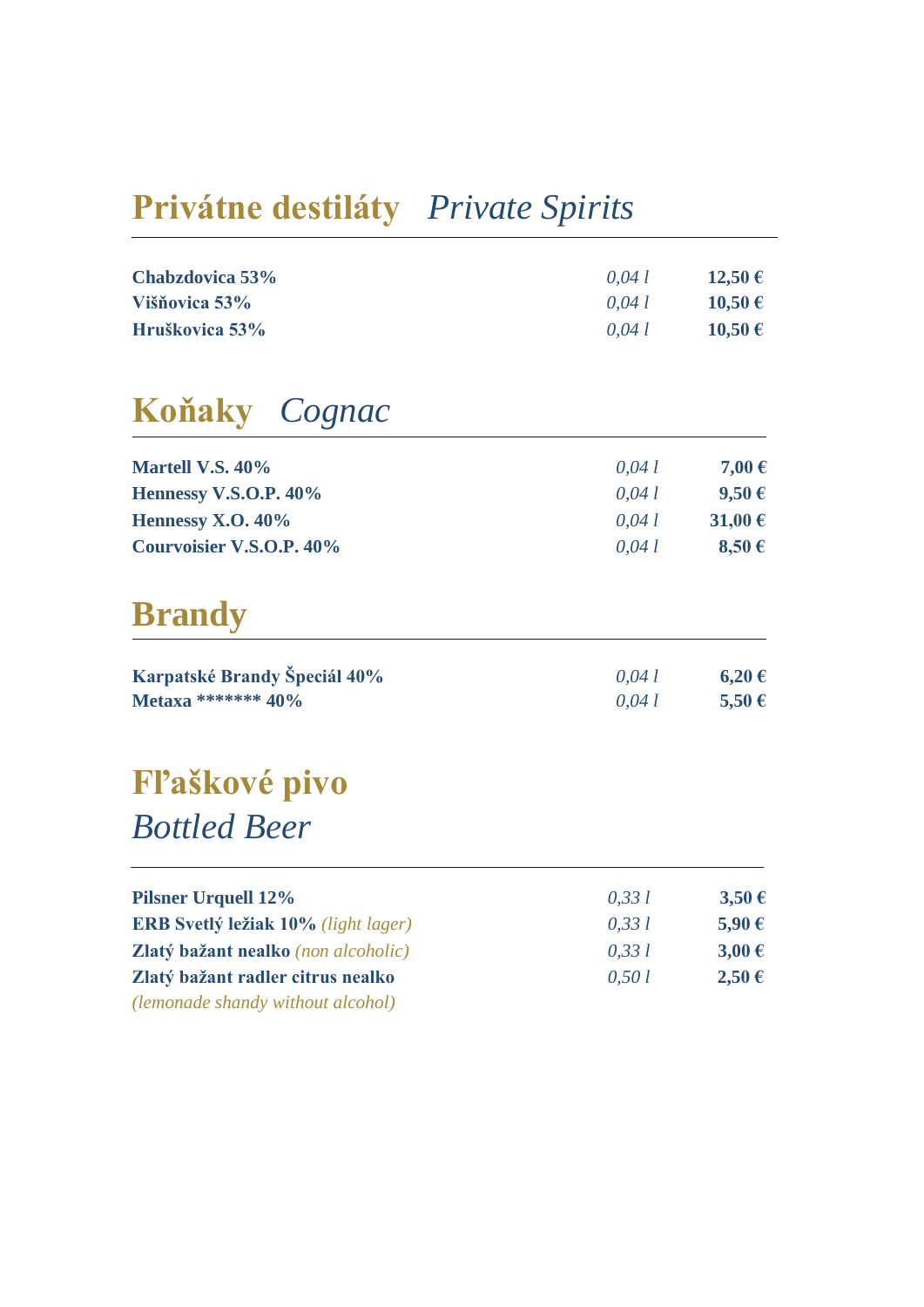# **Nealkoholické nápoje** *Soft Drinks*

| <b>Coca-Cola</b>                                                                                   | 0,201 | 2,90€      |
|----------------------------------------------------------------------------------------------------|-------|------------|
| Kinley tonic, zázvor, bitter rose                                                                  | 0,251 | 2,90€      |
| <i>(tonic water, ginger, bitter rose)</i>                                                          |       |            |
| Rauch džús podľa výberu (selection of fruit juices)                                                | 0,201 | 2,90€      |
| Vinea biela, červená (white, red grape-flavor drink)                                               | 0.251 | 2,90€      |
| <b>Kofola</b>                                                                                      | 0.251 | 2,90€      |
| Rajec stolová voda neperlivá, jemne perlivá, perlivá<br>(water still, mildly sparkling, sparkling) | 0.331 | 2,40€      |
| Rajec stolová voda jemne perlivá, neperlivá                                                        | 0,751 | 4,00€      |
| (water mildly sparkling, still)                                                                    |       |            |
| Džbán vody s citrónom, mätou                                                                       | 1,00l | $3,00 \in$ |
| (jug of water with lemon, mint)                                                                    |       |            |

# **Teplé nápoje** *Hot Drinks*

| <b>Ristretto</b>                                                    | 7g             | 2,80€  |
|---------------------------------------------------------------------|----------------|--------|
| <b>Espresso</b>                                                     | 7g             | 2,80€  |
| <b>Espresso Lungo</b>                                               | 7g             | 2,80€  |
| <b>Cappuccino</b>                                                   | 7g             | 3,60€  |
| <b>Caffè Latte</b>                                                  | 7g             | 3,60€  |
| <b>Latte Machiatto</b>                                              | 7g             | 3,60€  |
| Viedenská káva                                                      | 7g             | 4,20€  |
| (Vienna coffee topped with whipped cream)                           |                |        |
| Alžírska káva                                                       | 7g             | 4,80 € |
| (Algerian coffee topped with whipped cream and<br><i>advocaat</i> ) |                |        |
| Čaj z čerstvej mäty/d'umbieru, med, citrón                          | 10/20 g        | 3,80€  |
| (Fresh mint/ginger tea, honey, lemon)                               |                |        |
| Caj podľa výberu (Selection of teas)                                | $1,75 - 2,75g$ | 2,80€  |
| Horúca čokoláda (Hot Chocolate)                                     | 0.201          | 3,60€  |

# **Pochutiny** *Bar Snacks*

| Cerstvé pražené mandle ( <i>Fresh roasted almonds</i> ) | 100 g | 5,00€ |
|---------------------------------------------------------|-------|-------|
| <b>Arašidy</b> ( <i>Peanuts</i> )                       | 50g   | 2,90€ |